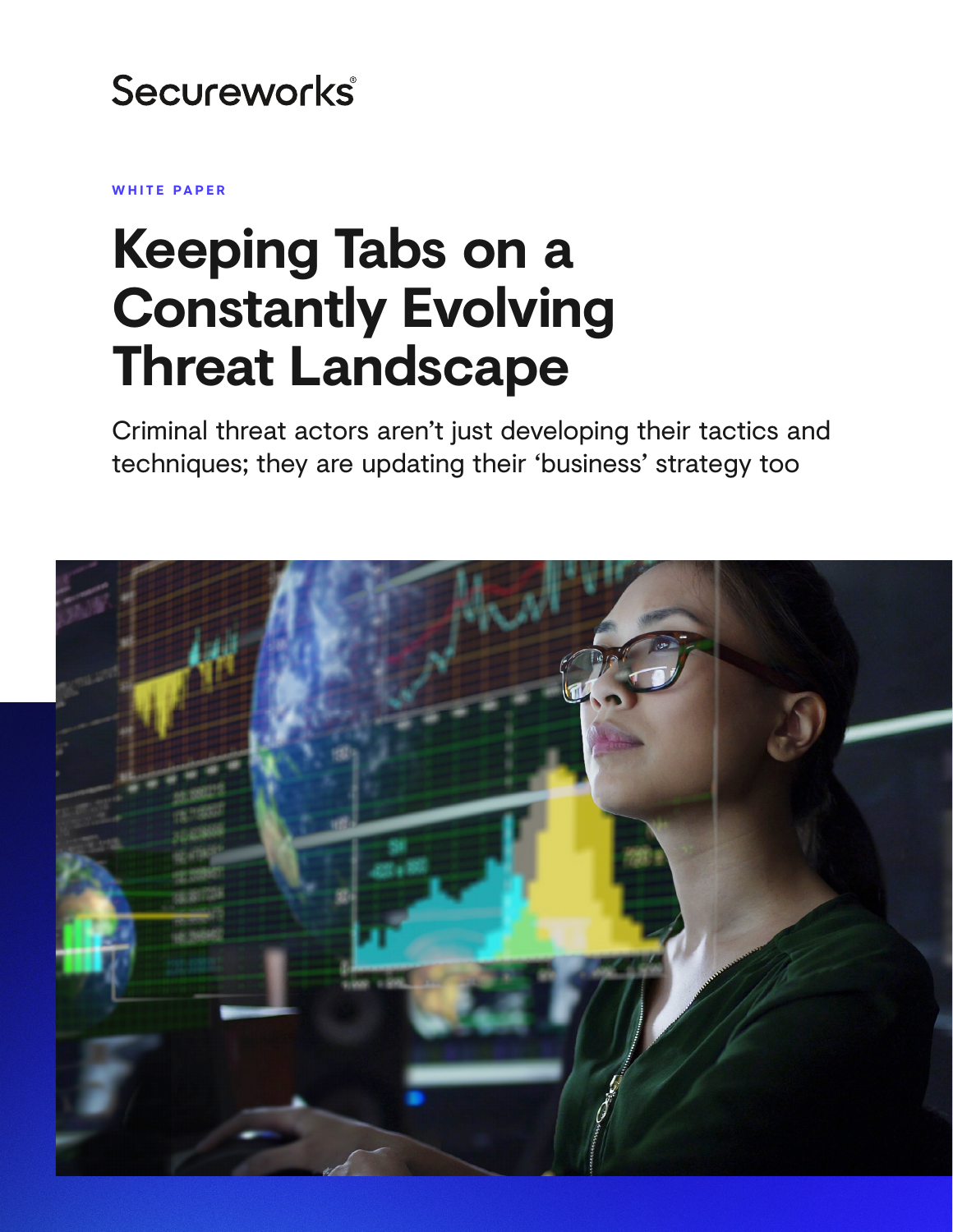What does your organization have that others might want? For most companies that fall victim to cybercrime, the answer to that question is money.

Approximately 80% of Secureworks® incident response engagements are in response to system attacks from cybercriminal threat actors (the remainder splits between company insiders doing something they shouldn't, and government-sponsored threat actor attacks).

When we talk about how the threat landscape is evolving, we often focus on technical topics – new zero-day exploits, a previously unseen malware variant, or different types of tactics, techniques, and procedures (TTPs).

However, some of the biggest changes happen in another aspect of cybercriminal activity – the threat actors' strategy.

## **To Find the Strategy, Follow the Money**

Cybercriminal operators are adopting strategies often seen in the legitimate business world to increase return on investment (ROI) and operational efficiency. They respond to external market forces and innovate in order to elevate how 'compelling' their 'product' appears, and to ensure longevity and resilience to those market forces.

Over recent years, criminal threat activity has pivoted from using banking trojans to gain access to victim bank accounts, to commodity ransomware, to post-intrusion ransomware. We've seen it turn to cryptomining when cryptocurrency prices were high and reducing that specific activity when prices plummeted. Each move is designed to grow and maximize the payout.

Of course, earlier threat types don't go away – the most widespread banking trojan, Zeus, first seen in 2007, has spawned multiple variants, a recent example being Zloader in 2020. Emotet, Trickbot, and Danabot are still in active use. Threat actors continually refine malware to evade detection and deliver ever more sophisticated payloads. Organizations face the challenge of monitoring for all generations of threats: legacy, developing, and new.

Clearly, these 'product' developments are strategic as well as technical. Offering an as-a-service malware product for other threat actors to use is less effort-intensive than targeting individuals' bank accounts. Demanding ransoms in cryptocurrency removes the requirement for money laundering effort and expense. Post-intrusion ransomware enables bigger ransomware demands than commodity ransomware.

### **New Business Models**

In parallel, business models and practices are changing. Not only did the number of cryptomining incidents rise and fall in direct correlation with cryptocurrency prices, but other evolution and diversification is taking place too. Cloud environments are being targeted for mining because the potential computational power is greater and so is the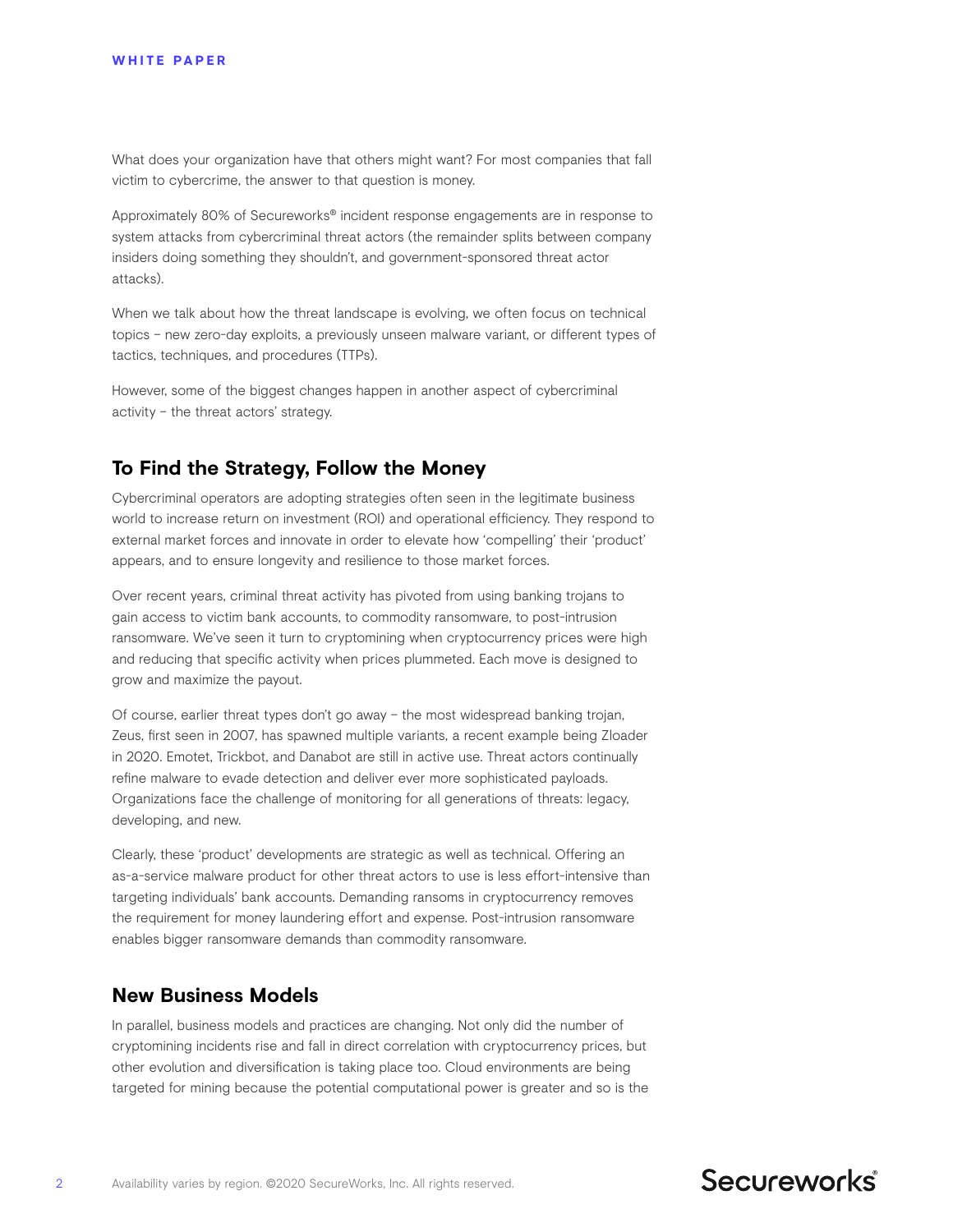resulting return. Cryptominers are also being dropped alongside information stealers and other sorts of threats.

'Traditional' banking malware such as Emotet, Dridex, and TrickBot has evolved to become modular. It has developed the ability to send out spam to a compromised user's mail contacts. It has branched out to deliver additional malware payloads.

Many malware operators have shifted to a cloud business model, offering malware-as-aservice – one of the first to do this was GandCrab. Some clearly work standard business hours, including taking lunch breaks.

Affiliate models allow operators to recruit junior partners who choose and exploit their own targets to install the operator's malware. Once the malware is communicating with their infrastructure, the operator takes over from the affiliate and both partners share the proceeds. Some of those actors have branched out into ransomware or have developed close business relationships with others who do – Dridex with BitPaymer, TrickBot with Ryuk.

In fact, ransomware is a field where this element of change is particularly apparent. Ransomware-as-a-service operators make money by taking a percentage of their customer's earnings. They potentially broaden their reach, while their customers avoid the burden of developing their own malware. Examples include LockBit and Smaug.

The move to exfiltrating data before encryption allows multiple or alternative revenue streams from separate payment demands – for decrypting the data and/or for not publishing it. Ransomware operators using this Name and Shame tactic include Maze, Doppelpaymer, REvil, and Nemty.

Multi-victim or repackaging attacks allow ransomware operators to extort ransoms from not just the data processor, but also organizations that are data subjects of the victim. REvil has also moved towards auctioning data to the highest bidder, rather releasing it for free if the victim does not pay.

Forming consortiums or cartels is a further strategic approach. One example is GOLD VILLAGE, the operators of Maze Ransomware, with LockBit and Ragnar Locker.

In total, these developments have driven the value of ransom demands sharply up. In 2018, an average ransom demand for a commodity, single-host ransomware attack stood at around \$6,000 USD. In early 2020, the average stood at around \$111,000 USD<sup>1</sup> and the general trend remains upwards.

Like most economic actors, criminal threat actors are interested in ROI. They view themselves as organized, adaptive, money-making enterprises. The operator of Maze ransomware recently said of their collaboration strategy: "We treat other groups as our partners, not as our competitors. Organizational questions is [sic] behind every successful business."2

## **\$6,000 USD**

was an average ransom demand for a commodity, single-host ransomware attack in 2018.

## **\$111,000 USD**

is the average stood in early 2020.

<sup>&</sup>lt;sup>1</sup> Coveware, [Ransomware Payments Increase In Evolving Distribution of Enterprise Ransomware Variants](https://www.coveware.com/blog/q1-2020-ransomware-marketplace-report)

<sup>&</sup>lt;sup>2</sup> Bleeping Computer, [Ransomware gangs team up to form extortion cartel](https://www.bleepingcomputer.com/news/security/ransomware-gangs-team-up-to-form-extortion-cartel/)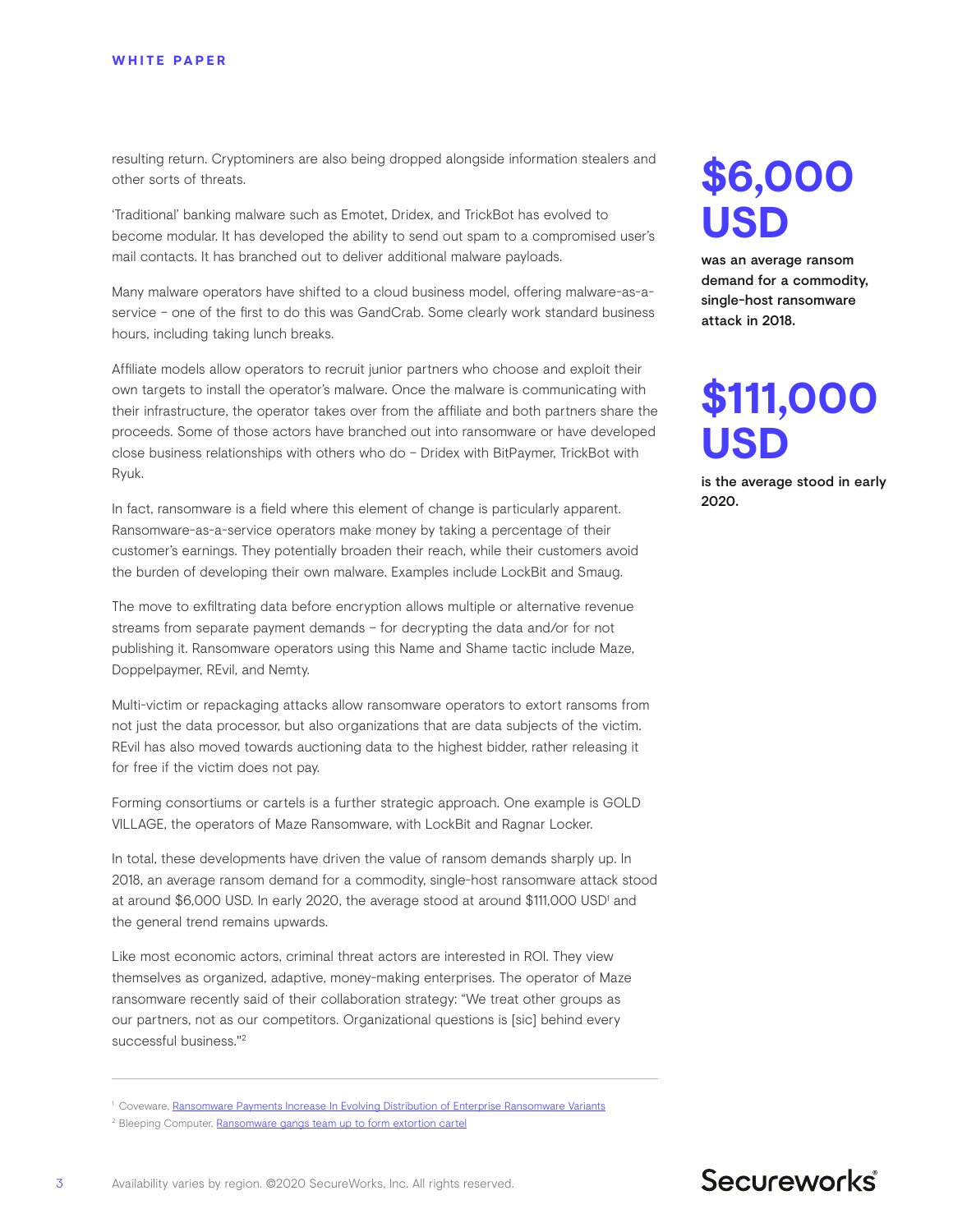Tracking and understanding these changes doesn't just help make sense of how the criminal threat landscape has evolved over the last ten to fifteen years, it provides guidance for organizations in protecting themselves. It's also something that external threat intelligence providers are well placed to do.

However, we should shy away from treating these cybercriminals as a homogenous group. Some have switched to ransomware, while many have not. Some have learned new skills, but others have just evolved what they've always done and always been good at. What has changed potentially is the increasing collaboration between these groups and others, once again with the intent of maximizing ROI.

### **The Challenge to Organizations**

These criminal enterprises are operating as businesses, making decisions to increase ROI, expand capabilities and ensure resilience to outside forces, just like legitimate businesses do, but unencumbered by regulatory oversight and public opinion.

For organizations, the challenge is to either entirely prevent cyberattacks, or to identify and stop intrusions at an early stage. Two things make that easier. One is a clear understanding of the threat landscape and the threat operator playbook – what threat actors are doing and how they are doing it. The other is comprehensive visibility of the organizational environment from modern solutions and services like endpoint monitoring systems.

Both are more achievable with the right external threat intelligence supplier, one that focuses both on technical aspects of the threat landscape such as tools, tactics, techniques, and procedures, and on the way in which threat actors are changing their behavior and strategies. The result is guided intelligence and insight, customized to the needs of the organization, to make it actionable and relevant.

The operator of Maze ransomware recently said of their collaboration strategy: "We treat other groups as our partners, not as our competitors. Organizational questions is [sic] behind every successful business."